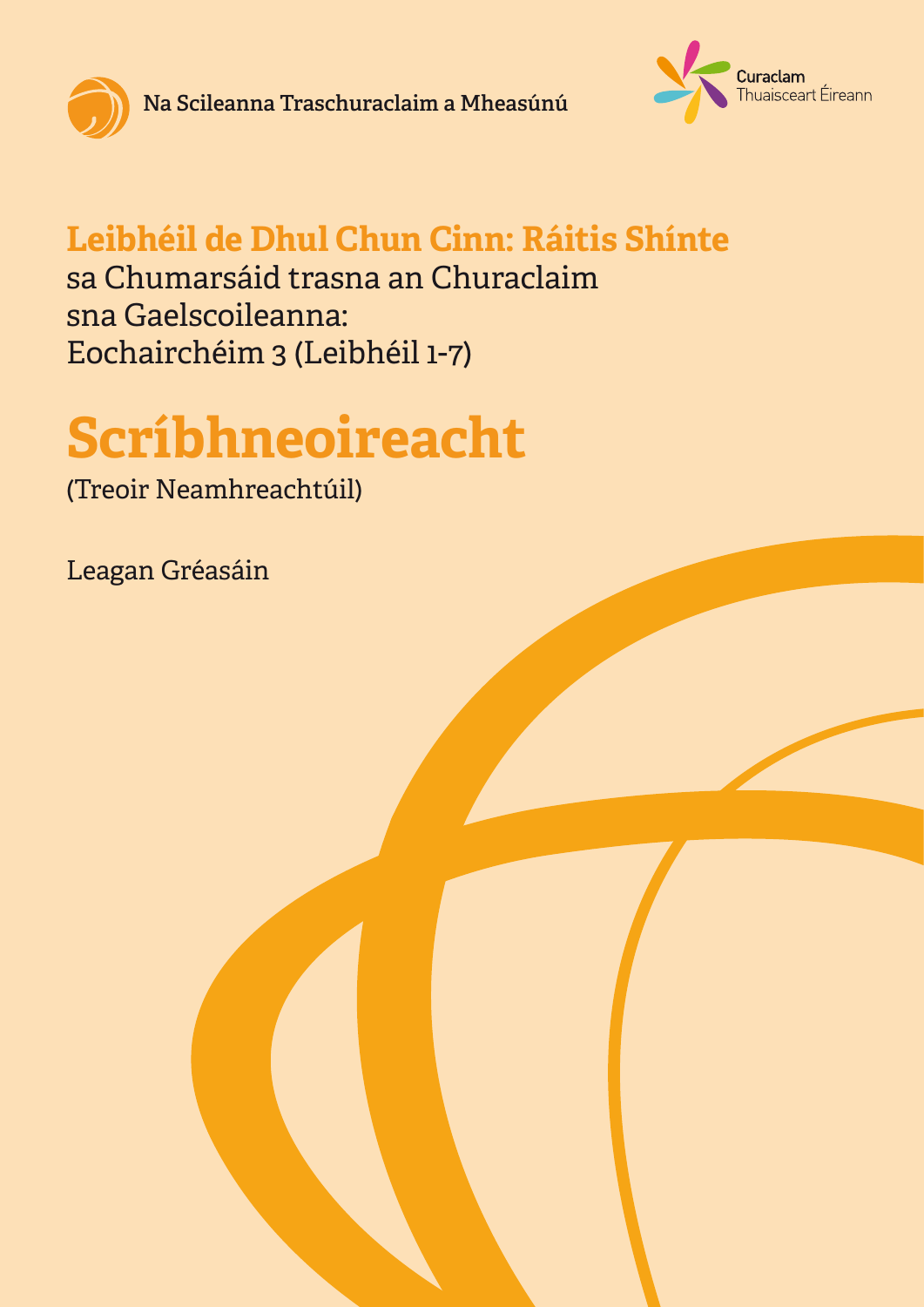#### **Scríbhneoireacht Eochairchéim 3 (Leibhéil 1-7)**

#### **Aidhm na Cáipéise seo**

Tá an treoir seo a leanas ann le tacú le múinteoirí agus iad ag déanamh measúnú ar dhaltaí de réir na Leibhéal de Dhul Chun Cinn don Chumarsáid.

Tugann an treoir seo míniú agus eiseamláiriú níos mine ar na critéir a bhaineann leis na Leibhéil de Dhul Chun Cinn. Is ar mhaithe le cúrsaí léiriúcháin amháin atá na samplaí ann. Léiríonn siad roinnt dóigheanna ina dtig le daltaí cumas a léiriú ag leibhéal ar leith.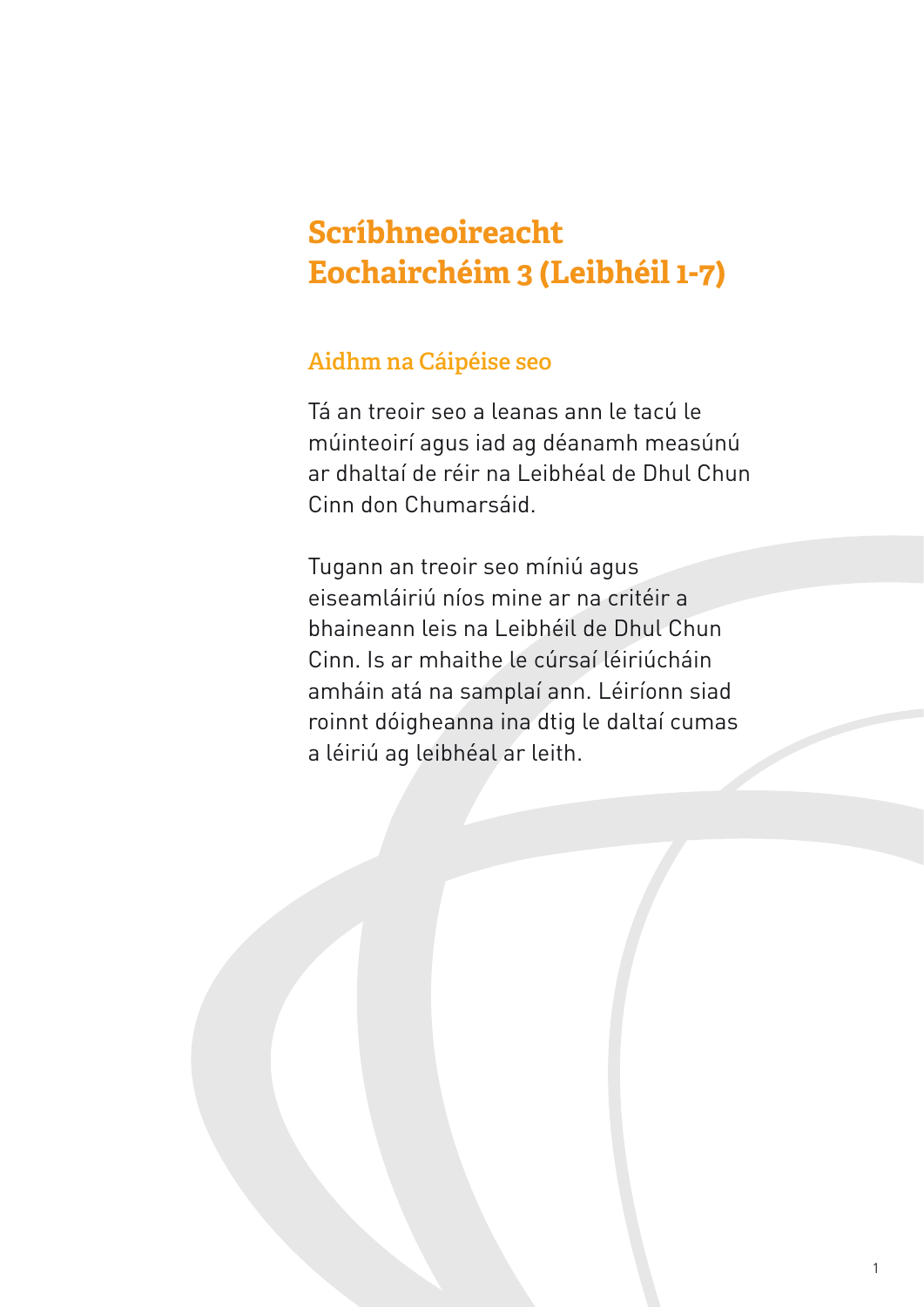| Riachtanais le hAghaidh<br><b>Cumarsáide</b>                                                                                                                                                                                       | Leibhéal 1                                                                                                                                                                                                                                                                    |
|------------------------------------------------------------------------------------------------------------------------------------------------------------------------------------------------------------------------------------|-------------------------------------------------------------------------------------------------------------------------------------------------------------------------------------------------------------------------------------------------------------------------------|
| Trasna an churaclaim, ag leibhéal atá<br>fóirsteanach dá n-ábaltacht, ba chóir<br>go gcuirfí ar chumas daltaí scileanna a<br>fhorbairt in:<br>Scríbhneoireacht<br>Ba chóir go gcuirfí ar chumas daltaí:                            | I ndiaidh scríbhneoireacht mhúnlaithe, scríbhneoireacht<br>i gcomhpháirt agus scríbhneoireacht faoi threoir a<br>dhéanamh, tig le daltaí:                                                                                                                                     |
| · labhairt ar obair, í a phleanáil<br>agus a chur in eagar;                                                                                                                                                                        | · labhairt ar a bhfuil siad ag dul a scríobh;<br>Labhraíonn daltaí leis an mhúinteoir nó lena gcomhdhaltaí<br>faoin rud ba mhaith leo a chur in iúl ina gcuid<br>scríbhneoireachta, agus iad ag fáil cuidiú le struchtúr<br>abairtí agus le stór focal nuair is gá.           |
| faisnéis, brí, mothúcháin,<br>$\bullet$<br>samhluithe agus smaointe a<br>chur in iúl ar dhóigh shoiléir<br>eagraithe;                                                                                                              | · smaointe, mothúcháin agus idéanna óna n-eispéiris féin<br>a chur in iúl trí úsáid a bhaint as siombailí, pictiúir, focail,<br>agus abairtí simplí;<br>Baineann daltaí úsáid as siombailí, pictiúir, focail, frásaí nó<br>abairtí simplí lena dteachtaireacht a chur in iúl. |
| smaointe a fhorbairt, a chur in<br>$\bullet$<br>iúl agus i láthair i bhfoirmeacha<br>agus i bhformáidí éagsúla, agus<br>acmhainní traidisiúnta agus<br>digiteacha in úsáid le haghaidh<br>spriocghrúpaí agus cuspóirí<br>difriúla; |                                                                                                                                                                                                                                                                               |
| · scríobh le cruinneas agus le<br>hoilteacht atá ag méadú.                                                                                                                                                                         | · tabhairt faoi scríobh focal le fuaim a cheangal le<br>siombail;<br>Tig le daltaí tabhairt faoi fhocail a scríobh agus iad ag<br>baint úsáid as an eolas atá acu ar na fuaimeanna atá ag<br>litreacha.                                                                       |
|                                                                                                                                                                                                                                    | · tabhairt faoi eochairfhocail phearsanta a scríobh;<br>Tig le daltaí focail a fheiceann agus a úsáideann siad go<br>minic a scríobh, a n-ainmneacha féin, nó ainm peata, focail<br>a fheiceann siad sa timpeallacht, mar shampla.                                            |
|                                                                                                                                                                                                                                    | · litreacha cás íochtair agus litreacha cás uachtair a<br>dhéanamh.<br>Tig le daltaí a léiriú go bhfuil smacht éigin acu ar mhéid,<br>cruth agus treoshuíomh litreacha cás íochtair agus<br>litreacha cás uachtair.                                                           |

Scribhneoireacht<br>Leibhéil 1-7 2 **Scríbhneoireacht** Leibhéil 1-7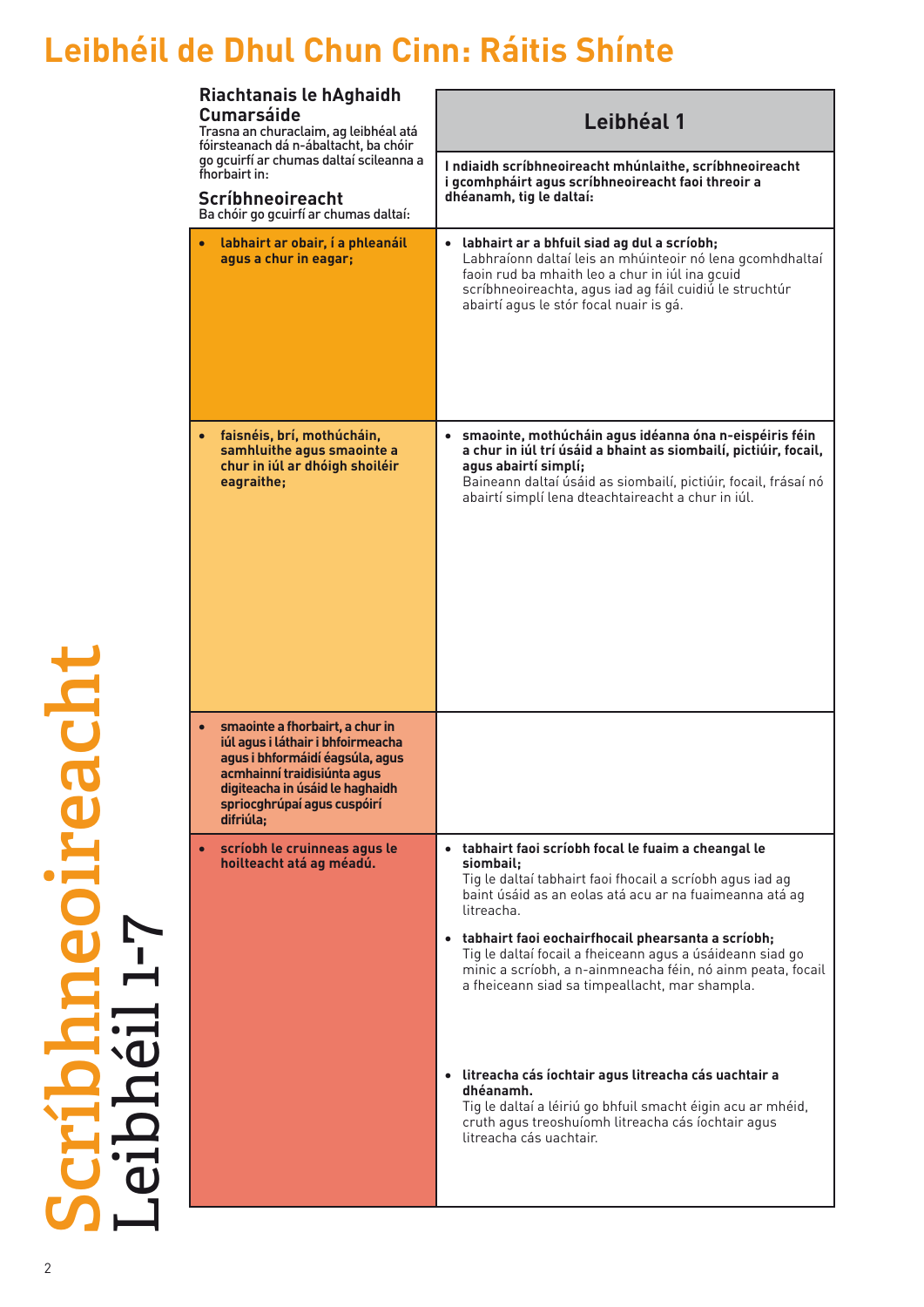# **Cumarsáid**

| Leibhéal 2                                                                                                                                                                                                                                                                                                                           | Leibhéal 3                                                                                                                                                                                                                                                                                                                                                                        |
|--------------------------------------------------------------------------------------------------------------------------------------------------------------------------------------------------------------------------------------------------------------------------------------------------------------------------------------|-----------------------------------------------------------------------------------------------------------------------------------------------------------------------------------------------------------------------------------------------------------------------------------------------------------------------------------------------------------------------------------|
| I réimse d'fhoirmeacha, agus struchtúr agus eagrú simplí<br>in úsáid, tig le daltaí:                                                                                                                                                                                                                                                 | I réimse d'fhoirmeacha, le haghaidh cuspóirí ar leith, tig le<br>daltaí:                                                                                                                                                                                                                                                                                                          |
| · labhairt ar a bhfuil siad ag dul a scríobh agus ar an dóigh<br>a gcuirfidh siad an scríbhneoireacht i láthair;<br>Tig le daltaí labhairt ar a gcuid smaointe agus iad a<br>fhorbairt trí cheisteanna treoracha agus spreagthaigh ón<br>mhúinteoir nó óna gcomhghleacaithe a fhreagairt.                                            | labhairt ar a gcuid scríbhneoireachta agus í a phleanáil;<br>Tig le daltaí a gcuid scríbhneoireachta a phleanáil trí<br>cheistiú, spreagthaigh agus frámaí a úsáid, agus tig leo<br>iarracht éigin a dhéanamh an phleanáil a léiriú ina gcuid<br>scríbhneoireachta.                                                                                                               |
| · athruithe a dhéanamh de réir critéir chomhaontaithe;<br>Téann daltaí siar agus tugann siad aird ar ghné ar leith<br>scríbhneoireachta a comhaontaíodh a bheith tábhachtach<br>agus seiceálann siad í, ag déanamh athruithe de réir mar<br>is cuí, abairtí a thosú le ceannlitir, mar shampla, agus iad<br>a chríochnú le lánstad.  | · feabhsuithe a dhéanamh ar a gcuid scríbhneoireachta;<br>Tig le daltaí a gcuid oibre a athrú lena feabhsú i dtaca le<br>cuspóirí foghlama agus critéir ratha de.                                                                                                                                                                                                                 |
| · smaointe, mothúcháin agus idéanna óna n-eispéiris féin<br>a chur in iúl, agus stór focal simplí in úsáid;<br>Tig le daltaí athinsint shimplí a scríobh ar a n-eispéiris<br>féin, mar shampla, agus úsáid a bhaint as stór focal<br>ábhartha lena gcuid smaointe agus mothúchán a chur in<br>iúl.                                   | · smaointe, mothúcháin, idéanna agus barúlacha a chur in<br>iúl;<br>Tig le daltaí a gcuid smaointe, mothúchán, idéanna agus<br>barúlacha a chur in iúl ar thopaicí nach mbaineann<br>go díreach lena n-eispéireas féin, tig leo i ndiaidh<br>rólghlacadh, mar shampla, scríobh faoi lá i saol duine a<br>d'imir tionchar orthu.                                                   |
| · ciall áirithe don struchtúr agus don eagrú a léiriú;<br>Tig le daltaí a gcuid scríbhneoireachta a eagrú mar is cuí<br>don seánra, tuairisc shimplí a scríobh ar ainmhí, mar<br>shampla, ina gcuimsítear cur síos, gnáthóg, iompar agus<br>ráiteas deiridh.                                                                         | struchtúr agus ord a chur ar a gcuid scríbhneoireachta;<br>$\bullet$<br>Tig le daltaí scríbhneoireacht a struchtúrú mar is cuí don<br>seánra, a chinntiú, mar shampla, go bhfuil tús, lár, agus<br>deireadh ann más insint atá i gceist.<br>· mionsonraí tacaithe a chur ar fáil;                                                                                                 |
|                                                                                                                                                                                                                                                                                                                                      | · stór focal cuí atá ag méadú a úsáid;<br>Úsáideann daltaí teanga a chuireann míniú agus cur<br>síos breise ar fáil, rud a fhágann go bhfuil a gcuid<br>scríbhneoireachta níos suimiúla don léitheoir.                                                                                                                                                                            |
| · scríobh i bhfoirm áirithe;                                                                                                                                                                                                                                                                                                         | $\bullet$ an fhoirm a úsáid mar is cuí;<br>Tig le daltaí scríobh i bhfoirm áirithe agus riachtanais na<br>gcritéar ratha a chomhlíonadh, mar shampla, litir, liosta,<br>dialann, scéal srl.                                                                                                                                                                                       |
| · poncaíocht bhunúsach a úsáid;<br>Baineann daltaí úsáid as ceannlitreacha agus<br>lánstadanna.                                                                                                                                                                                                                                      | · tús abairtí éagsúla a úsáid;<br>Tig le daltaí tús a chur le habairtí ar bhealaí éagsúla le go<br>mbeidh an scríbhneoireacht níos suimiúla agus le hathrá<br>a sheachaint.                                                                                                                                                                                                       |
| · focail choitianta agus focail atá ar eolas acu a litriú agus<br>a scríobh go hinaitheanta;<br>Scríobhann daltaí ar dhóigh a fhágann gur féidir focail<br>choitianta a bhfuil mílitriú iontu a léamh agus a thuiscint<br>toisc iad a bheith inléite ó thaobh na foghraíochta de,<br>madadh, mar shampla, a bheith scríofa mar madú. | poncaíocht agus gramadach bhunúsach a úsáid go<br>cruinn:<br>Tig le daltaí ceannlitreacha, lánstadanna, comharthaí<br>ceiste agus comharthaí uaillbhreasa a úsáid. Tig le daltaí<br>gramadach bhunúsach a úsáid amhail 'Rinne mé' / 'Ní<br>dhearna mé'. Tig le daltaí abairtí a scríobh agus iad ag<br>baint úsáid chuí as briathra, ainmfhocail, aidiachtaí agus<br>dobhriathra. |
| • peannaireacht inléite a dhéanamh.<br>Léiríonn daltaí go bhfuil smacht acu ar phróiseas fisiceach<br>na peannaireachta agus scríobhann siad sa dóigh gur<br>féidir a gcuid oibre a léamh go furasta.                                                                                                                                | · focail mhinice agus focail topaice a litriú agus a scríobh i<br>gceart;<br>Tig le daltaí straitéisí éagsúla litrithe agus a gcuid eolais<br>ar chúrsaí fónaice a úsáid le focail a litriú mar is ceart.<br>Tá siad eolach ar an dóigh le háiseanna a úsáid le litriú a<br>sheiceáil más gá.                                                                                     |
|                                                                                                                                                                                                                                                                                                                                      | peannaireacht chruinn atá comhsheasmhach maidir le<br>$\bullet$<br>méid a dhéanamh.                                                                                                                                                                                                                                                                                               |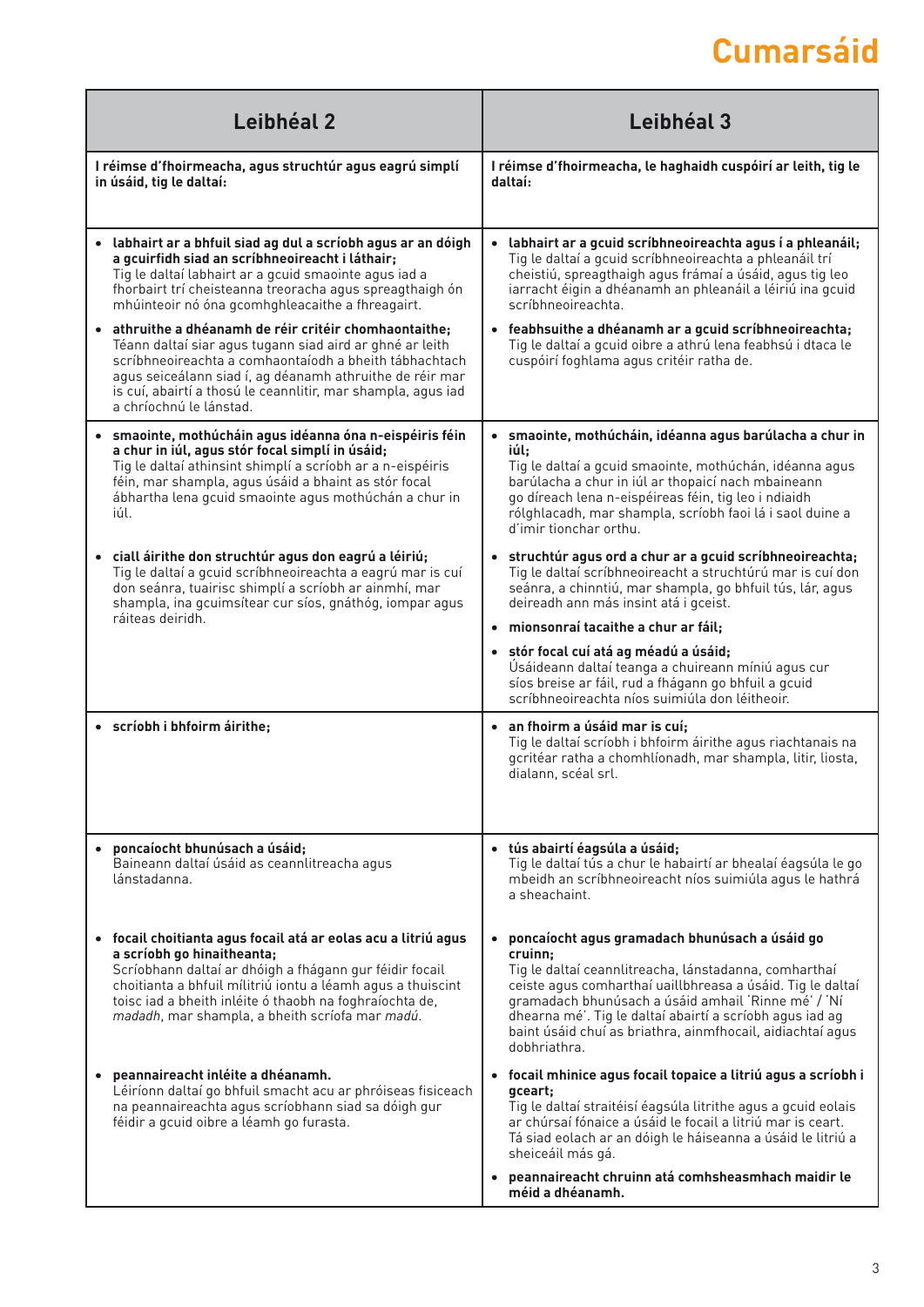| Riachtanais le hAghaidh<br><b>Cumarsáide</b><br>Trasna an churaclaim, ag leibhéal atá<br>fóirsteanach dá n-ábaltacht, ba chóir                                                                                        | Leibhéal 3                                                                                                                                                                                                                                                                                                                                                                  |
|-----------------------------------------------------------------------------------------------------------------------------------------------------------------------------------------------------------------------|-----------------------------------------------------------------------------------------------------------------------------------------------------------------------------------------------------------------------------------------------------------------------------------------------------------------------------------------------------------------------------|
| go gcuirfí ar chumas daltaí scileanna a<br>fhorbairt in:<br>Scríbhneoireacht<br>Ba chóir go gcuirfí ar chumas daltaí:                                                                                                 | I réimse d'fhoirmeacha, le haghaidh cuspóirí ar leith, tig le<br>daltaí:                                                                                                                                                                                                                                                                                                    |
| · labhairt ar obair, í a phleanáil<br>agus a chur in eagar;                                                                                                                                                           | · labhairt ar a gcuid scríbhneoireachta agus í a phleanáil;<br>Tig le daltaí a gcuid scríbhneoireachta a phleanáil trí cheistiú,<br>spreagthaigh agus frámaí a úsáid, agus tig leo iarracht éigin a<br>dhéanamh an phleanáil a léiriú ina gcuid scríbhneoireachta.                                                                                                          |
|                                                                                                                                                                                                                       | · feabhsuithe a dhéanamh ar a gcuid scríbhneoireachta;<br>Tig le daltaí a gcuid oibre a athrú lena feabhsú i dtaca le cuspóirí<br>foghlama agus critéir ratha de.                                                                                                                                                                                                           |
| faisnéis, brí, mothúcháin,<br>samhluithe agus smaointe a<br>chur in iúl ar dhóigh shoiléir<br>eagraithe;                                                                                                              | · smaointe, mothúcháin, idéanna agus barúlacha a chur in iúl;<br>Tig le daltaí a gcuid smaointe, mothúchán, idéanna agus<br>barúlacha a chur in iúl ar thopaicí nach mbaineann go díreach<br>lena n-eispéireas féin, tig leo i ndiaidh rólghlacadh, mar shampla,<br>scríobh faoi lá i saol duine a d'imir tionchar orthu.                                                   |
|                                                                                                                                                                                                                       | struchtúr agus ord a chur ar a gcuid scríbhneoireachta;<br>Tig le daltaí scríbhneoireacht a struchtúrú mar is cuí don seánra,<br>a chinntiú, mar shampla, go bhfuil tús, lár, agus deireadh ann<br>más insint atá i gceist.                                                                                                                                                 |
|                                                                                                                                                                                                                       | · mionsonraí tacaithe a chur ar fáil;<br>· stór focal cuí atá ag méadú a úsáid;<br>Úsáideann daltaí teanga a chuireann míniú agus cur síos breise<br>ar fáil, rud a fhágann go bhfuil a gcuid scríbhneoireachta níos<br>suimiúla don léitheoir.                                                                                                                             |
| smaointe a fhorbairt, a chur in<br>iúl agus i láthair i bhfoirmeacha<br>agus i bhformáidí éagsúla, agus<br>acmhainní traidisiúnta agus<br>digiteacha in úsáid le haghaidh<br>spriocghrúpaí agus cuspóirí<br>difriúla; | · an fhoirm a úsáid mar is cuí;<br>Tig le daltaí scríobh i bhfoirm áirithe agus riachtanais na gcritéar<br>ratha a chomhlíonadh, mar shampla, litir, liosta, dialann, scéal<br>srl.                                                                                                                                                                                         |
|                                                                                                                                                                                                                       |                                                                                                                                                                                                                                                                                                                                                                             |
| scríobh le cruinneas agus le<br>hoilteacht atá ag méadú.                                                                                                                                                              | · tús abairtí éagsúla a úsáid;<br>Tig le daltaí tús a chur le habairtí ar bhealaí éagsúla le go mbeidh<br>an scríbhneoireacht níos suimiúla agus le hathrá a sheachaint.                                                                                                                                                                                                    |
|                                                                                                                                                                                                                       | poncaíocht agus gramadach bhunúsach a úsáid go cruinn;<br>Tig le daltaí ceannlitreacha, lánstadanna, comharthaí ceiste<br>agus comharthaí uaillbhreasa a úsáid. Tig le daltaí gramadach<br>bhunúsach a úsáid amhail 'Rinne mé' / 'Ní dhearna mé'. Tig le<br>daltaí abairtí a scríobh agus iad ag baint úsáid chuí as briathra,<br>ainmfhocail, aidiachtaí agus dobhriathra. |
|                                                                                                                                                                                                                       | · focail mhinice agus focail topaice a litriú agus a scríobh i gceart;<br>Tig le daltaí straitéisí éagsúla litrithe agus a gcuid eolais ar<br>chúrsaí fónaice a úsáid le focail a litriú mar is ceart. Tá siad<br>eolach ar an dóigh le háiseanna a úsáid le litriú a sheiceáil más<br>gá.                                                                                  |
|                                                                                                                                                                                                                       | peannaireacht chruinn atá comhsheasmhach maidir le méid a<br>dhéanamh.                                                                                                                                                                                                                                                                                                      |

**Scríbhneoireacht** Leibhéil 1-7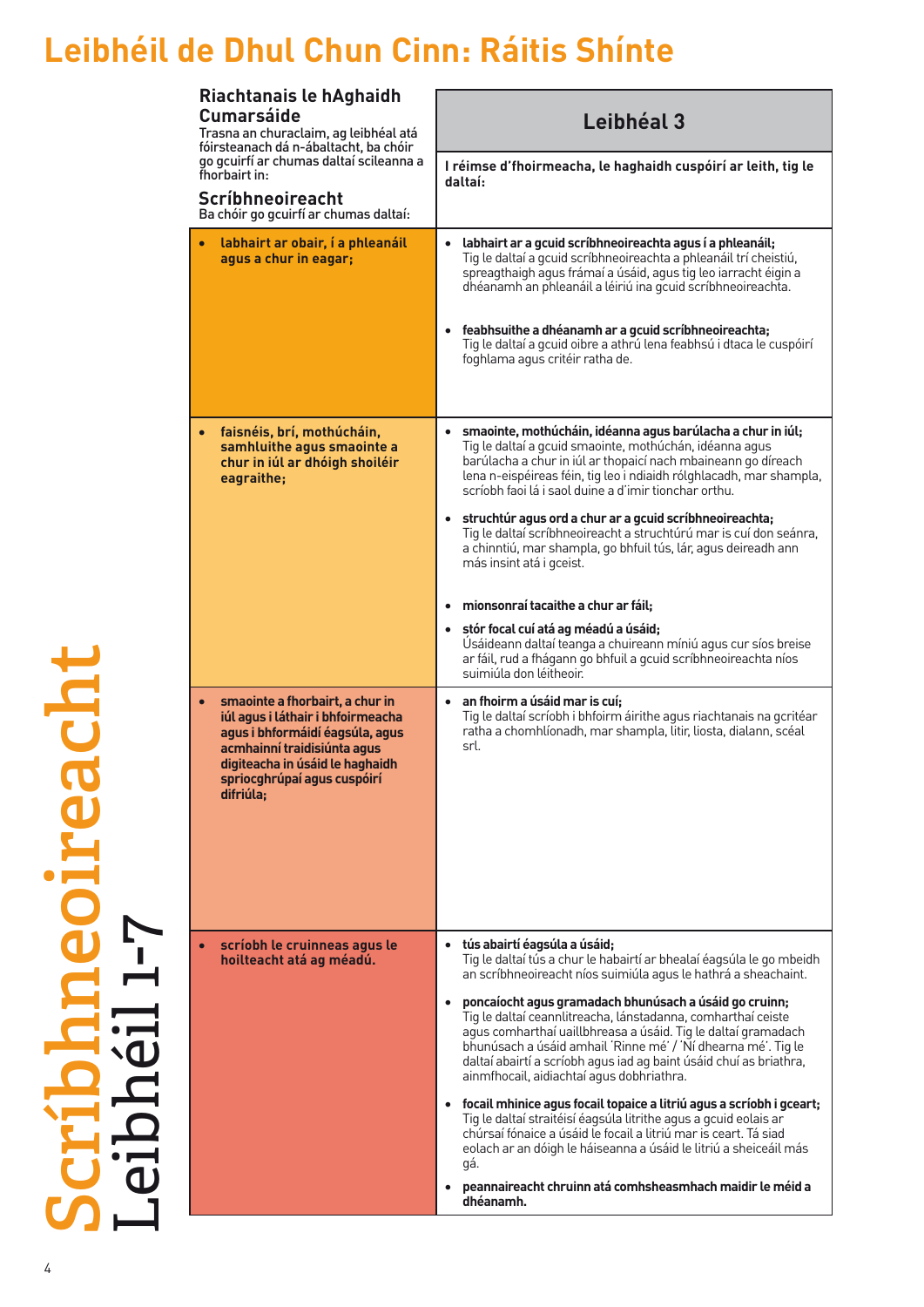# **Cumarsáid**

|             | Leibhéal 4                                                                                                                                                                                                                                                                                                                | Leibhéal 5                                                                                                                                                                                                                                                                                                                                                                                                                                                                                                                          |
|-------------|---------------------------------------------------------------------------------------------------------------------------------------------------------------------------------------------------------------------------------------------------------------------------------------------------------------------------|-------------------------------------------------------------------------------------------------------------------------------------------------------------------------------------------------------------------------------------------------------------------------------------------------------------------------------------------------------------------------------------------------------------------------------------------------------------------------------------------------------------------------------------|
|             | I réimse d'fhoirmeacha, le haghaidh spriocghrúpaí agus<br>cuspóirí difriúla, tig le daltaí:                                                                                                                                                                                                                               | I réimse d'fhoirmeacha, le haghaidh spriocghrúpaí agus<br>cuspóirí difriúla, agus cásanna foirmiúla san áireamh, tig le<br>daltaí:                                                                                                                                                                                                                                                                                                                                                                                                  |
|             | · pleanáil a dhéanamh agus úsáid a bhaint as an phleanáil;<br>Tig le daltaí a gcuid scríbhneoireachta a phleanáil agus úsáid<br>a bhaint as an phlean agus iad ag scríobh.                                                                                                                                                | · athdhréachtú le cruinneas agus brí a fheabhsú;<br>Tig le daltaí a gcuid oibre a athdhréachtú, aiseolas a chur san áireamh<br>agus feabhsuithe a dhéanamh ar ábhar, friotal, litriú, poncaíocht,<br>gramadach agus struchtúr na n-abairtí. Is féidir go mbeidh<br>feabhsuithe ar an struchtúr agus ar an ábhar le sonrú fosta.                                                                                                                                                                                                     |
|             | scríbhneoireacht a sheiceáil le feabhsuithe a dhéanamh sa<br>chruinneas agus sa bhrí;<br>Tig le daltaí a gcuid scríbhneoireachta a fheabhsú, aiseolas<br>a chur san áireamh agus machnamh a dhéanamh ar<br>chruinneas na ngnéithe seo a leanas: ábhar, brí, litriú,<br>poncaíocht, gramadach agus struchtúr na n-abairtí. |                                                                                                                                                                                                                                                                                                                                                                                                                                                                                                                                     |
|             | smaointe, mothúcháin, idéanna agus barúlacha a chur in<br>iúl, ag tabhairt fáthanna nuair is cuí;                                                                                                                                                                                                                         | · stór focal cruinn a úsáid le hidéanna, faisnéis ábhartha agus<br>barúlacha a chur in iúl;<br>Tig le daltaí stór focal/teanga atá sainiúil don ábhar a roghnú le<br>smaointe, idéanna agus faisnéis ábhartha eile a chur in iúl go soiléir<br>nó le tacú lena gcuid barúlacha.                                                                                                                                                                                                                                                     |
| áireamh:    | · scríbhneoireacht a struchtúrú, úsáid paragraf san<br>Tig le daltaí a gcuid scríbhneoireachta a eagrú sa dóigh go<br>sreabhann sí go soiléir agus go bhfuil sí ábhartha don fhoirm<br>agus don seánra ó thús deireadh.<br>brí a chur in iúl go soiléir, stór focal cuí agus leibhéal cuí<br>mionsonraí in úsáid;         | · scríbhneoireacht a struchtúrú go loighciúil soiléir;<br>Tig le daltaí píosa scríbhneoireachta a chumadh ina gcuirtear an<br>t-ábhar i láthair ar dhóigh shoiléir eagraithe agus ina mbaintear<br>úsáid chuí as paragraif. Is dócha gur píosa sínte scríbhneoireachta a<br>bheidh i gceist sa chás seo a bhfuil réamhrá, corp téacs agus conclúid<br>le tabhairt faoi deara go soiléir ann, agus a chloíonn le gnásanna na<br>foirme roghnaithe.                                                                                   |
| mar is cuí; | · roghnú ó réimse d'fhoirmeacha agus iad a úsáid de réir<br>Tig le daltaí foirm atá fóirsteanach do lucht léite agus do<br>chuspóir na scríbhneoireachta a roghnú agus a úsáid, mar<br>shampla, litir, ríomhphost, nóta nó blag.                                                                                          | · scríbhneoireacht a mheaitseáil le cuspóir agus spriocghrúpa;<br>Tig le daltaí a gcuid scríbhneoireachta a chur i láthair i bhfoirm chuí<br>agus tig leo teanga a úsáid ar dhóigh a léiríonn go n-aithníonn siad<br>go soiléir aidhm an taisc scríbhneoireachta agus an lucht léite ar a<br>bhfuil an scríbhneoireacht dírithe. Baineann daltaí úsáid as struchtúr<br>fóirsteanach, as teanga fhóirsteanach agus as léaráidí fóirsteanacha<br>agus iad ag scríobh scéil nó ag déanamh cur i láthair atá dírithe ar<br>dhaoine óga. |
|             |                                                                                                                                                                                                                                                                                                                           | · faisnéis a chur i láthair go héifeachtach, stíl fhoirmiúil á húsáid san<br>áit chuí;<br>Tig le daltaí faisnéis a chur i láthair ar dhóigh atá fóirsteanach<br>don tasc. Tig leo píosa sínte a scríobh agus cloí leis an stíl ó thús<br>deireadh agus iad ag scríobh litir fhoirmiúil, mar shampla, le gearán<br>a dhéanamh le Teachta Parlaiminte faoi ghanntanas áiseanna do<br>dhaoine óga ina gceantar.                                                                                                                        |
|             | · réimse de struchtúir abairtí a úsáid;<br>Tig le daltaí struchtúir éagsúla abairte a úsáid.                                                                                                                                                                                                                              | · struchtúir abairtí a chruthú a chuidíonn le brí a chur in iúl;<br>Tig le daltaí fad agus struchtúr na n-abairtí a athrú sa dóigh go<br>mbeidh teachtaireacht shoiléir ag gach abairt taobh istigh den téacs.                                                                                                                                                                                                                                                                                                                      |
| áireamh.    | · réimse de phoncaíocht a úsáid go cruinn;<br>Baineann daltaí úsáid as réimse níos leithne poncaíochta,<br>camóga, uaschamóga agus comharthaí athfhriotail san                                                                                                                                                            | · réimse poncaíochta a úsáid go comhsheasmhach cruinn;<br>Tig le daltaí réimse de chomharthaí poncaíochta coitianta a roghnú<br>agus a úsáid go cruinn comhsheasmhach ar dhóigh a thacaíonn go<br>soiléir le brí na scríbhneoireachta.                                                                                                                                                                                                                                                                                              |
|             | gramadach agus litriú cruinn a úsáid bunús an ama.<br>Tig le daltaí aimsirí a úsáid mar is cuí taobh istigh den fhoirm<br>scríbhneoireachta roghnaithe. Tig leo formhór na bhfocal<br>coitianta a litriú.                                                                                                                 | · gramadach chruinn agus litriú cruinn a úsáid.<br>Tig le daltaí focail choitianta chomh maith le roinnt focal<br>neamhchoitianta a litriú mar is ceart. Tig le daltaí gnásanna na<br>gramadaí a chur i bhfeidhm.                                                                                                                                                                                                                                                                                                                   |
|             |                                                                                                                                                                                                                                                                                                                           |                                                                                                                                                                                                                                                                                                                                                                                                                                                                                                                                     |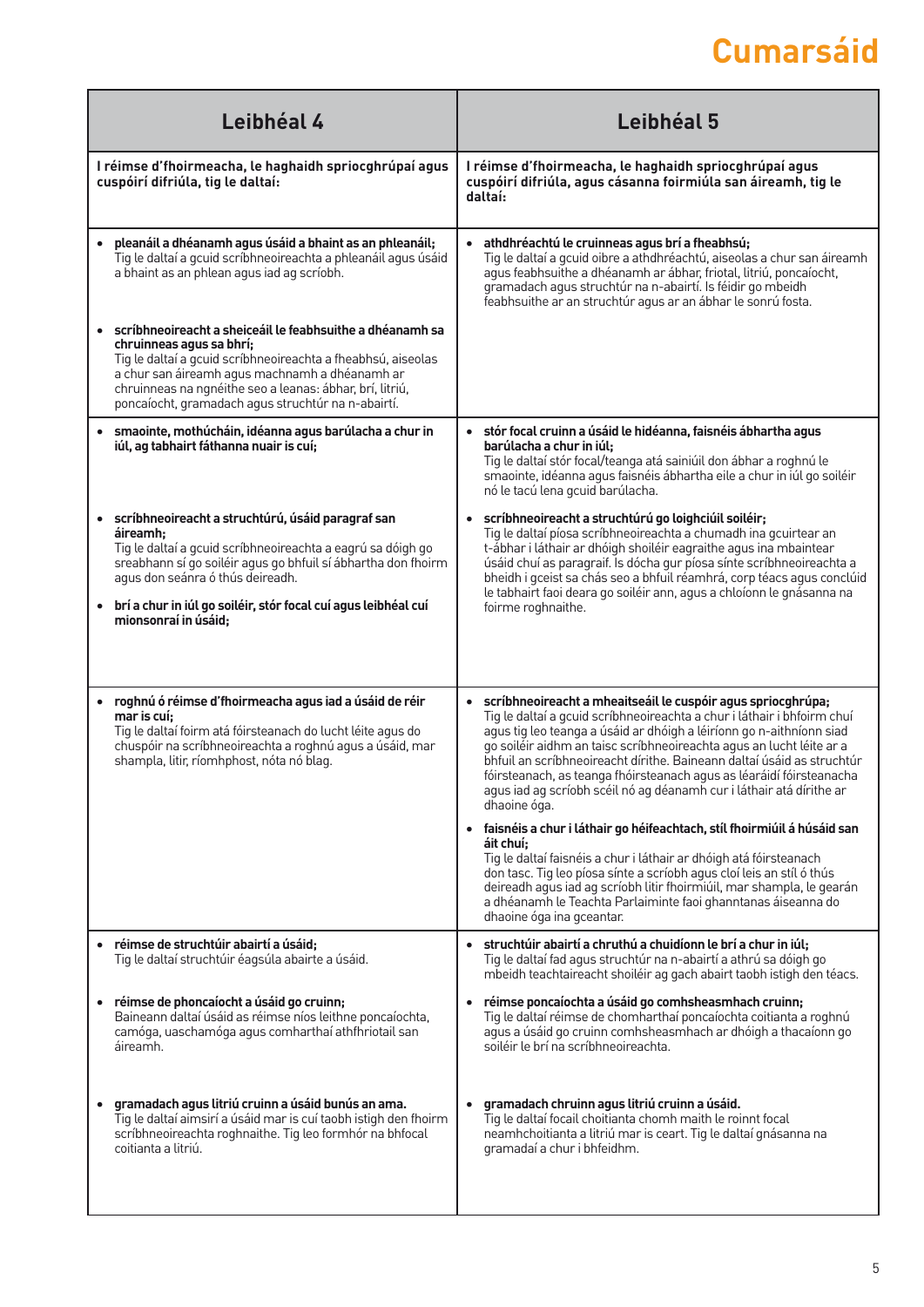| Riachtanais le hAghaidh<br><b>Cumarsáide</b><br>Trasna an churaclaim, ag leibhéal atá                                                                                                                                 | Leibhéal 5                                                                                                                                                                                                                                                                                                                                                                                                                                                                                                                                                                                                                          |
|-----------------------------------------------------------------------------------------------------------------------------------------------------------------------------------------------------------------------|-------------------------------------------------------------------------------------------------------------------------------------------------------------------------------------------------------------------------------------------------------------------------------------------------------------------------------------------------------------------------------------------------------------------------------------------------------------------------------------------------------------------------------------------------------------------------------------------------------------------------------------|
| fóirsteanach dá n-ábaltacht, ba chóir<br>go gcuirfí ar chumas daltaí scileanna a<br>fhorbairt in:<br>Scríbhneoireacht<br>Ba chóir go gcuirfí ar chumas daltaí:                                                        | I réimse d'fhoirmeacha, le haghaidh spriocghrúpaí agus<br>cuspóirí difriúla, agus cásanna foirmiúla san áireamh, tig le<br>daltaí:                                                                                                                                                                                                                                                                                                                                                                                                                                                                                                  |
| · labhairt ar obair, í a phleanáil<br>agus a chur in eagar;                                                                                                                                                           | · athdhréachtú le cruinneas agus brí a fheabhsú;<br>Tig le daltaí a gcuid oibre a athdhréachtú, aiseolas a chur san<br>áireamh agus feabhsuithe a dhéanamh ar ábhar, friotal, litriú,<br>poncaíocht, gramadach agus struchtúr na n-abairtí. Is féidir<br>go mbeidh feabhsuithe ar an struchtúr agus ar an ábhar le<br>sonrú fosta.                                                                                                                                                                                                                                                                                                  |
| faisnéis, brí, mothúcháin,<br>samhluithe agus smaointe a<br>chur in iúl ar dhóigh shoiléir<br>eagraithe;                                                                                                              | · stór focal cruinn a úsáid le hidéanna, faisnéis ábhartha agus<br>barúlacha a chur in iúl;<br>Tig le daltaí stór focal/teanga atá sainiúil don ábhar a roghnú le<br>smaointe, idéanna agus faisnéis ábhartha eile a chur in iúl go<br>soiléir nó le tacú lena gcuid barúlacha.                                                                                                                                                                                                                                                                                                                                                     |
|                                                                                                                                                                                                                       | · scríbhneoireacht a struchtúrú go loighciúil soiléir;<br>Tig le daltaí píosa scríbhneoireachta a chumadh ina gcuirtear<br>an t-ábhar i láthair ar dhóigh shoiléir eagraithe agus ina<br>mbaintear úsáid chuí as paragraif. Is dócha gur píosa sínte<br>scríbhneoireachta a bheidh i gceist sa chás seo a bhfuil<br>réamhrá, corp téacs agus conclúid le tabhairt faoi deara<br>go soiléir ann, agus a chloíonn le gnásanna na foirme<br>roghnaithe.                                                                                                                                                                                |
| smaointe a fhorbairt, a chur in<br>iúl agus i láthair i bhfoirmeacha<br>agus i bhformáidí éagsúla, agus<br>acmhainní traidisiúnta agus<br>digiteacha in úsáid le haghaidh<br>spriocghrúpaí agus cuspóirí<br>difriúla; | · scríbhneoireacht a mheaitseáil le cuspóir agus<br>spriocghrúpa;<br>Tig le daltaí a gcuid scríbhneoireachta a chur i láthair<br>i bhfoirm chuí agus tig leo teanga a úsáid ar dhóigh a<br>léiríonn go n-aithníonn siad go soiléir aidhm an taisc<br>scríbhneoireachta agus an lucht léite ar a bhfuil an<br>scríbhneoireacht dírithe. Baineann daltaí úsáid as struchtúr<br>fóirsteanach, as teanga fhóirsteanach agus as léaráidí<br>fóirsteanacha agus iad ag scríobh scéil nó ag déanamh cur i<br>láthair atá dírithe ar dhaoine óga.<br>· faisnéis a chur i láthair go héifeachtach, stíl fhoirmiúil á húsáid<br>san áit chuí; |
|                                                                                                                                                                                                                       | Tig le daltaí faisnéis a chur i láthair ar dhóigh atá fóirsteanach<br>don tasc. Tig leo píosa sínte a scríobh agus cloí leis an stíl ó thús<br>deireadh agus iad ag scríobh litir fhoirmiúil, mar shampla, le<br>gearán a dhéanamh le Teachta Parlaiminte faoi ghanntanas<br>áiseanna do dhaoine óga ina gceantar.                                                                                                                                                                                                                                                                                                                  |
| · scríobh le cruinneas agus le<br>hoilteacht atá ag méadú.                                                                                                                                                            | · struchtúir abairtí a chruthú a chuidíonn le brí a chur in iúl;<br>Tig le daltaí fad agus struchtúr na n-abairtí a athrú sa dóigh<br>go mbeidh teachtaireacht shoiléir ag gach abairt taobh istigh<br>den téacs.                                                                                                                                                                                                                                                                                                                                                                                                                   |
|                                                                                                                                                                                                                       | · réimse poncaíochta a úsáid go comhsheasmhach cruinn;<br>Tiq le daltaí réimse de chomharthaí poncaíochta coitianta a<br>roghnú agus a úsáid go cruinn comhsheasmhach ar dhóigh a<br>thacaíonn go soiléir le brí na scríbhneoireachta.                                                                                                                                                                                                                                                                                                                                                                                              |
|                                                                                                                                                                                                                       | · gramadach chruinn agus litriú cruinn a úsáid.<br>Tig le daltaí focail choitianta chomh maith le roinnt focal<br>neamhchoitianta a litriú mar is ceart. Tig le daltaí gnásanna<br>na gramadaí a chur i bhfeidhm.                                                                                                                                                                                                                                                                                                                                                                                                                   |

**Scríbhneoireacht** Leibhéil 1-7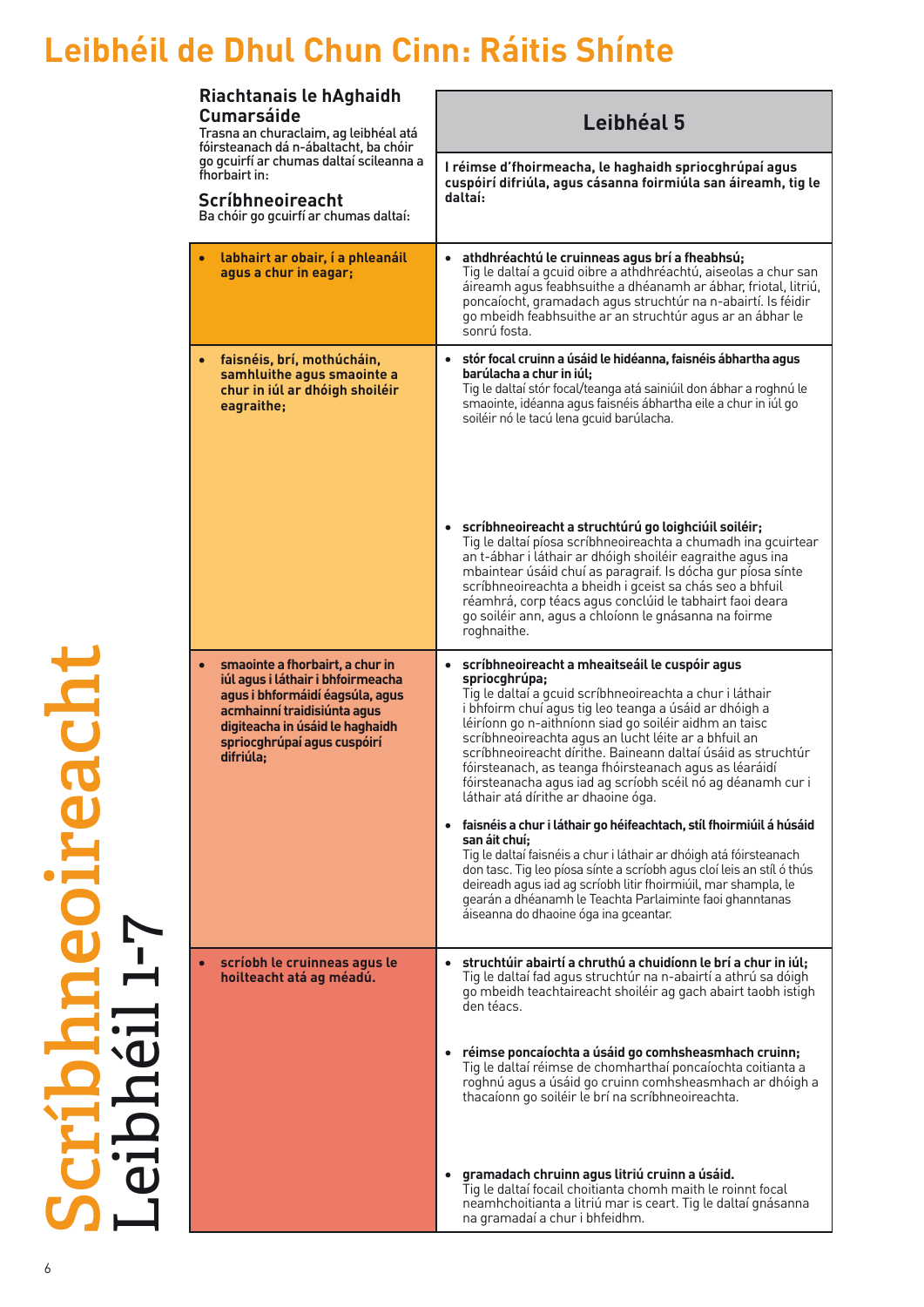# **Cumarsáid**

| Leibhéal 6                                                                                                                                                                                                                                                                                                                                                                                                                                                                                        | Leibhéal 7                                                                                                                                                                                                                                                                                                                                                                                                                                                                                                                                |
|---------------------------------------------------------------------------------------------------------------------------------------------------------------------------------------------------------------------------------------------------------------------------------------------------------------------------------------------------------------------------------------------------------------------------------------------------------------------------------------------------|-------------------------------------------------------------------------------------------------------------------------------------------------------------------------------------------------------------------------------------------------------------------------------------------------------------------------------------------------------------------------------------------------------------------------------------------------------------------------------------------------------------------------------------------|
| I réimse d'fhoirmeacha, le haghaidh spriocghrúpaí agus cuspóirí<br>difriúla, cásanna foirmiúla agus cásanna neamhchoitianta san<br>áireamh, tig le daltaí:                                                                                                                                                                                                                                                                                                                                        | I réimse d'fhoirmeacha, le haghaidh cuspóirí difriúla agus<br>i gcomhthéacsanna difriúla, spriocghrúpaí fíora, cásanna<br>foirmiúla agus cásanna neamhchoitianta san áireamh, tig le<br>daltaí:                                                                                                                                                                                                                                                                                                                                           |
| · scríbhneoireacht a athdhréachtú ar mhaithe le héifeacht;<br>Tig le daltaí a gcuid oibre a athdhréachtú go neamhspleách,<br>agus an teanga agus an struchtúr atá roghnaithe acu a<br>chosaint.                                                                                                                                                                                                                                                                                                   | · roghanna idirdhealaitheacha a dhéanamh maidir le teanga<br>ar mhaithe le héifeacht a chruthú;<br>Tig le daltaí, mar chuid den phróiseas eagarthóireachta,<br>focail agus frásaí áirithe a roghnú agus a úsáid go<br>comhfhiosach le dul i bhfeidhm ar an léitheoir/an lucht léite.                                                                                                                                                                                                                                                      |
| · idéanna, faisnéis agus barúlacha a chur in iúl agus barúlacha<br>a chosaint:<br>Tig le daltaí struchtúr a úsáid ar mhaithe le héifeacht<br>bheartaithe. Forbraíonn siad a gcuid smaointe agus barúlacha,<br>bíonn siad dírithe ar an ábhar agus coinníonn siad suim an lucht<br>léite. Tig leo stór focal sofaisticiúil a úsáid ó am go chéile.                                                                                                                                                 | · idéanna agus barúlacha casta a chur in iúl ar dhóigh<br>leanúnach fhorbartha;<br>Tig le daltaí struchtúr a úsáid ar mhaithe le héifeacht<br>bheartaithe. Tig leo smaointe agus barúlacha casta a<br>fhorbairt, bíonn siad dírithe ar an ábhar agus cothaíonn siad<br>suim an lucht léite. Tig leo stór focal sofaisticiúil a úsáid<br>agus smaointe agus barúlacha casta á gcur in iúl acu, agus<br>tá féith na scríbhneoireachta le sonrú ina gcuid oibre, agus<br>iad ag scríobh alt aorach le haghaidh foilseacháin, mar<br>shampla. |
| · faisnéis agus fianaise a úsáid le tacú le hidéanna agus le<br>barúlacha:<br>Tig le daltaí faisnéis a úsáid mar fhianaise le tacú le dearcthaí.<br>Tig leo staitisticí ar rátaí murtaill a úsáid, mar shampla, le tacú<br>le bileog shláinte ar aiste bia folláin.                                                                                                                                                                                                                               | · faisnéis agus fianaise a úsáid le tacú lena gcuid idéanna,<br>anailíse agus tátal;<br>Tig le daltaí faisnéis agus fianaise a aimsiú go neamhspleách<br>agus iad a chumasc go héifeachtach lena dteachtaireacht<br>a threisiú, staitisticí ar mhurtall ó shuíomh gréasáin na<br>hEagraíochta Domhanda Sláinte (WHO) a úsáid, mar<br>shampla, le tacú le hargóint agus lena chur ina luí ar an<br>léitheoir go bhfuil bia folláin riachtanach.                                                                                            |
| · scríbhneoireacht a eagrú agus a chur i láthair ar mhaithe le<br>héifeacht bheartaithe:<br>Tig le daltaí faisnéis a chur i láthair le dul i bhfeidhm ar an lucht<br>léite ar bhealach ar leith, agus iad ag scríobh alt nuachtáin ar<br>an tionchar a bhí ag tubaiste nádúrtha ar dhaoine i dtír i mbéal<br>forbartha, mar shampla.                                                                                                                                                              | · stíl, ton agus cur i láthair a mheaitseáil ar mhaithe le<br>héifeacht a chruthú:<br>Tig le daltaí téacs suntasach a chruthú, trí stíl, ton agus cur<br>i láthair a chur in oiriúint dá chéile agus a ionramháil, agus<br>iad ag scríobh alt íogair le haghaidh irise, mar shampla, ar<br>na himpleachtaí eiticiúla a bhaineann le húsáid ainmhithe i<br>dtaighde eolaíoch.                                                                                                                                                              |
| · úsáid chuí a bhaint as stíl agus ton;<br>Tig le daltaí cinntí a dhéanamh ar cé chomh foirmiúil/<br>neamhfhoirmiúil, cé chomh hoibiachtúil/suibiachtúil, cé chomh<br>faisnéiseach/háititheach srl. ba chóir don scríbhneoireacht a<br>bheith i dtaca le lucht léite agus cuspóir de. Tig leo ton cuí a<br>úsáid lena dteachtaireacht a chur in iúl chomh maith, teanga<br>chorraitheach a úsáid i bhfógra raidió le hairgead a bhailiú do<br>dhaoine a tháinig slán as crith talún, mar shampla. |                                                                                                                                                                                                                                                                                                                                                                                                                                                                                                                                           |
| · struchtúir abairtí a chuireann brí in iúl go soiléir a chruthú;<br>Tig le daltaí fad agus struchtúr abairtí a athrú d'aon ghnó ar<br>mhaithe le héifeacht inmhianaithe nó le tacú le brí a gcuid<br>scríbhneoireachta. Beidh soiléireacht le sonrú ina gcuid<br>scríbhneoireachta agus beidh an chomhréir beacht.                                                                                                                                                                               | · abairtí casta a chruthú ar mhaithe le héifeacht;<br>Tig le daltaí fad agus struchtúr na n-abairtí a athrú<br>d'aon ghnó ar mhaithe le héifeacht nó le cur le brí na<br>scríbhneoireachta, sraith abairtí gearra a úsáid le teannas a<br>chruthú ina gcuid scríbhneoireachta, mar shampla.                                                                                                                                                                                                                                               |
| · poncaíocht a úsáid ar mhaithe le héifeacht;<br>Tig le daltaí focail choitianta agus roinnt focal níos sofaisticiúla<br>a litriú mar is ceart. Tig le daltaí gnásanna gramadaí a<br>chur i bhfeidhm. Tig le daltaí poncaíocht a úsáid go cruinn<br>comhsheasmhach ar mhaithe le héifeacht, lúibíní a úsáid, mar<br>shampla, ar mhaithe le héifeacht ghrinn, 'fear dathúil a bhí ann<br>(sin a shíl sé féin cibé!)'.                                                                              | · poncaíocht a úsáid ar mhaithe le héifeacht;<br>Tig le daltaí poncaíocht a úsáid go cruinn comhsheasmhach<br>ar mhaithe le héifeacht, réimse de phoncaíocht amhail<br>focalbhá, leathstadanna agus camóga a úsáid le teannas nó<br>luas a chruthú, mar shampla.                                                                                                                                                                                                                                                                          |
| · úsáid a bhaint as teanga agus abairtí casta.                                                                                                                                                                                                                                                                                                                                                                                                                                                    | · úsáid a bhaint as teanga agus abairtí casta.                                                                                                                                                                                                                                                                                                                                                                                                                                                                                            |
|                                                                                                                                                                                                                                                                                                                                                                                                                                                                                                   |                                                                                                                                                                                                                                                                                                                                                                                                                                                                                                                                           |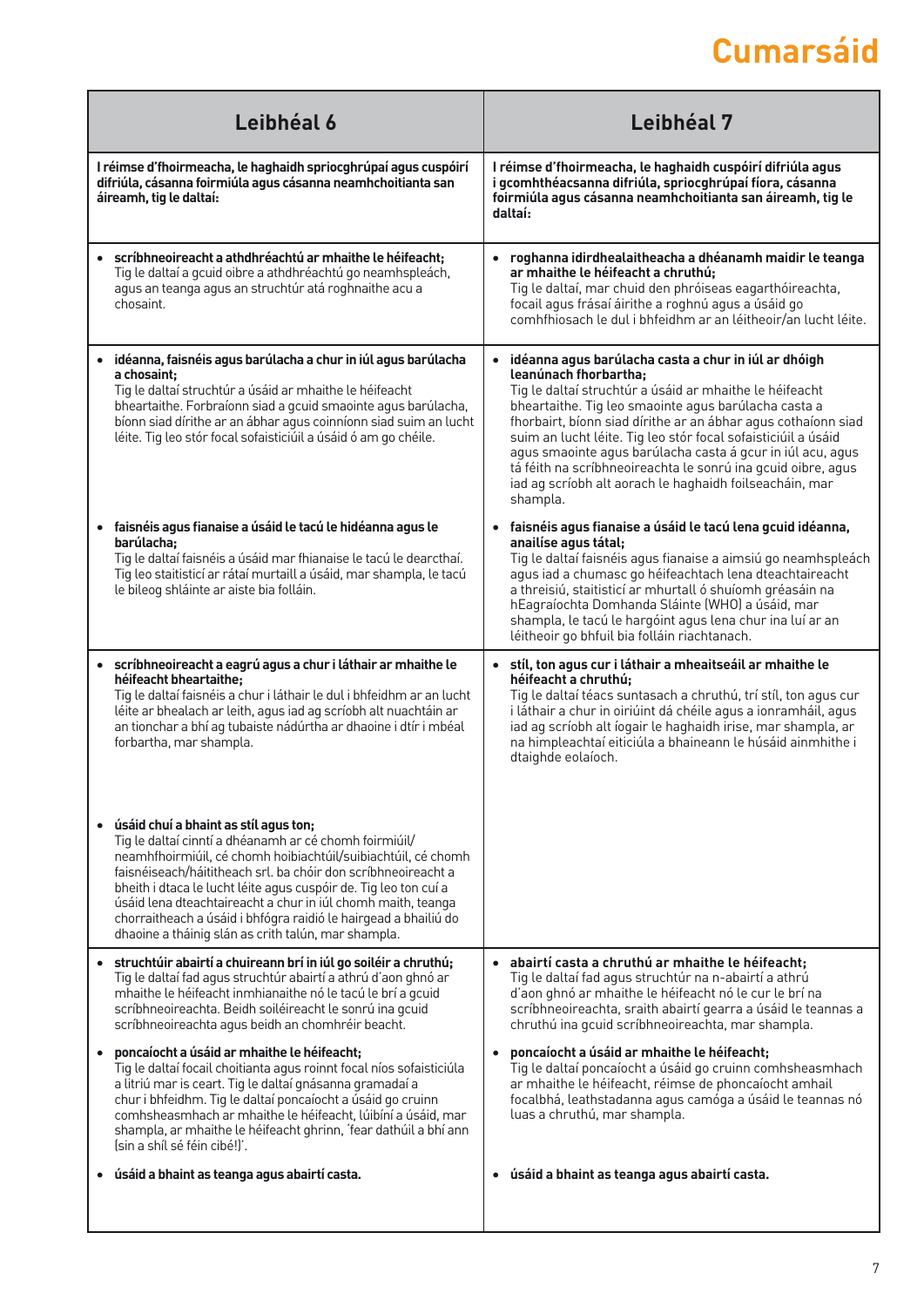#### **Sainmhíniú ar théarmaí**

#### **Léirbhrí**

Smaointe agus faisnéis a chuirtear in iúl go beacht soiléir agus a fhágann nach féidir aon tátal a bhaint.

#### **Brí intuigthe**

Teachtaireacht chaolchúiseach taobh istigh de théacs a fhágann go gcaithfear tátal a bhaint, i bhfinscéal, mar shampla, nó i bhfáthscéal.

#### **Seánra**

Cineál téacs, a dhéantar a rangú de réir gnéithe ar leith teanga, Insint, mar shampla, nó Tuairisc.

#### **Foirm**

Téacs taobh istigh de sheánra atá struchtúrtha ar dhóigh a oireann don aidhm mholta agus don spriocghrúpa, cárta poist nó dialann mar shampla, taobh istigh den seánra Athinsint; oideas nó sraith treoracha taobh istigh den seánra Modh Oibre.